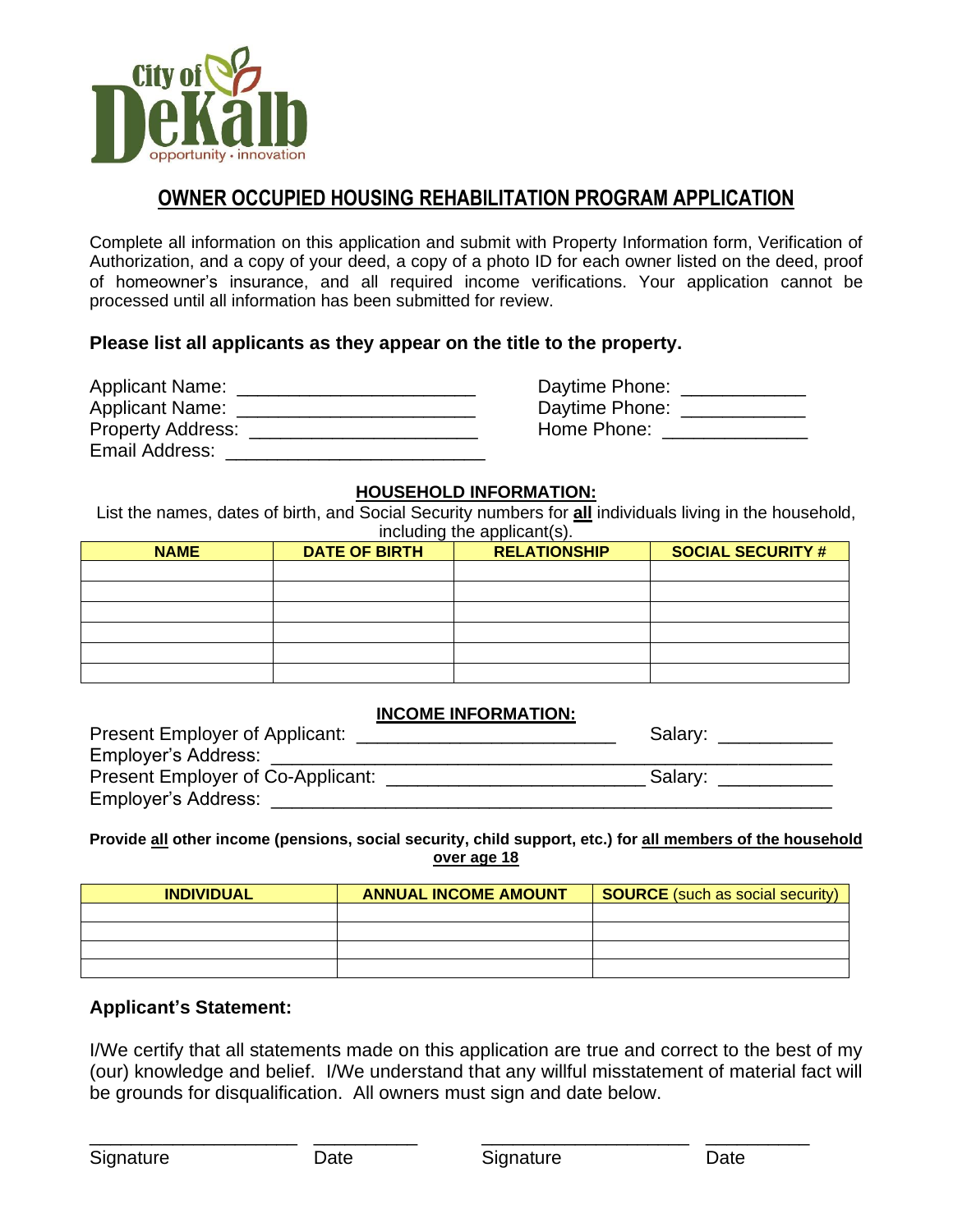# **VERIFICATION OF AUTHORIZATION**

By my signature, I hereby allow the City of DeKalb Community Development Department to verify all information on the application for the **Owner-Occupied Housing Rehabilitation Program**, which I have filed with the City. This means the City may contact my employers, banks, savings and loan, the Social Security Administration, the Veterans Administration, Union from which I receive benefits, or other agencies or persons necessary to verify the information I have provided.

I further state that all information on the attached application is true and accurate to the best of my knowledge.

I further agree to defend, indemnify, and hold harmless the City of DeKalb, its officers, commissioners, and employees from liability and claim for any damages.

\_\_\_\_\_\_\_\_\_\_\_\_\_\_\_\_\_\_\_\_\_\_\_\_\_ \_\_\_\_\_\_\_\_\_\_\_\_\_\_\_\_\_\_\_\_\_\_\_\_\_ Applicant's Name Applicant's Name

\_\_\_\_\_\_\_\_\_\_\_\_\_\_\_\_\_\_\_\_\_\_\_\_\_ \_\_\_\_\_\_\_\_\_\_\_\_\_\_\_\_\_\_\_\_\_\_\_\_\_ Applicant's Signature Applicant's Signature

\_\_\_\_\_\_\_\_\_\_\_\_\_\_\_\_\_\_\_\_\_\_\_\_\_ \_\_\_\_\_\_\_\_\_\_\_\_\_\_\_\_\_\_\_\_\_\_\_\_\_ Street Address City, State, Zip

\_\_\_\_\_\_\_\_\_\_\_\_\_\_\_\_\_\_\_\_\_\_\_\_\_ \_\_\_\_\_\_\_\_\_\_\_\_\_\_\_\_\_\_\_\_\_\_\_\_\_

Date **Date Example 20 CONSUMING A RESERVE EXAMPLE 2014 THE PHONE #** 

Social Security Number Social Security Number

\_\_\_\_\_\_\_\_\_\_\_\_\_\_\_\_\_\_\_\_\_\_\_\_\_ \_\_\_\_\_\_\_\_\_\_\_\_\_\_\_\_\_\_\_\_\_\_\_\_\_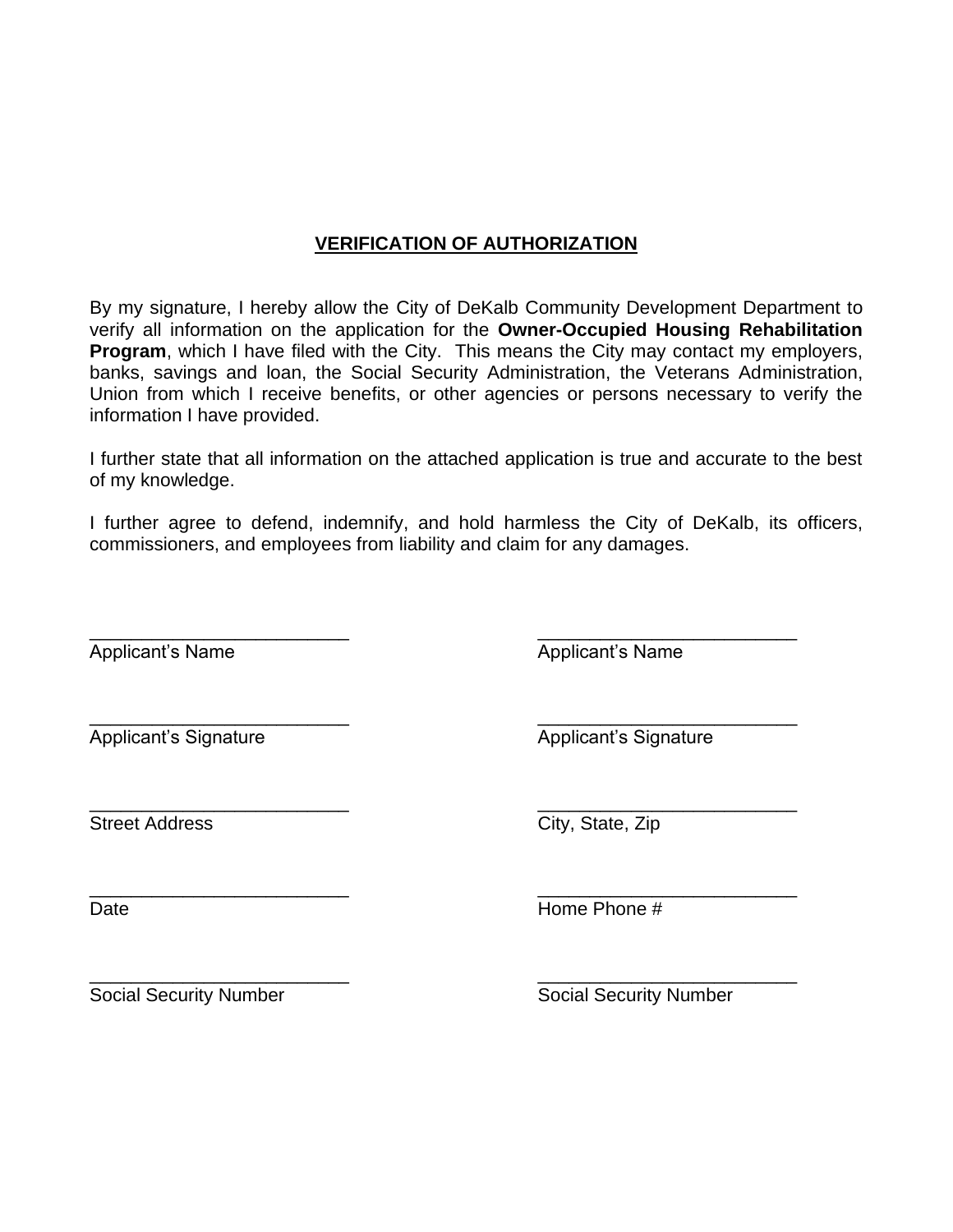### **PROPERTY INFORMATION:**

| Applicant's Name(s): Applicant by Applicant and Applicant by Applicant and Applicant and Applicant and Applicant and Applicant and Applicant and Applicant and Applicant and Applicant and Applicant and Applicant and Applica |           |
|--------------------------------------------------------------------------------------------------------------------------------------------------------------------------------------------------------------------------------|-----------|
|                                                                                                                                                                                                                                |           |
| Is the property your principal residence? ______ Yes                                                                                                                                                                           | <b>No</b> |
| What type of property is your home? _________ Single-family Detached ________Duplex                                                                                                                                            |           |
| How many bedrooms are in your home?                                                                                                                                                                                            |           |
| How many bathrooms are in your home?                                                                                                                                                                                           |           |
| Was the home built before 1978?                                                                                                                                                                                                | No<br>Yes |

*If your home was built prior to 1978, there is a chance that lead-based paint could be present. You will be provided with a booklet from the EPA titled "The Lead-Safe Certified Guide to Renovate Right". Lead-Safe Work Practices will be used for all rehabilitation work done through the Owner Occupied Housing Rehabilitation Program.*

## **Please list up to three repairs that you feel need to be done to your home:**

| 1.                                                                                        |  |
|-------------------------------------------------------------------------------------------|--|
|                                                                                           |  |
|                                                                                           |  |
| Do you have a mortgage on the property? _______ Yes ________ No                           |  |
|                                                                                           |  |
| Are there any other liens, notes, loans, etc. against the property? ______ Yes _______ No |  |
|                                                                                           |  |
|                                                                                           |  |
|                                                                                           |  |
| Is your home in foreclosure or danger of foreclosure? ________ Yes __________ No          |  |
| Is your home for sale or being purchased under contract? ______ Yes ________ No           |  |
| No Nesta No<br>Are the taxes on your home paid and current?                               |  |